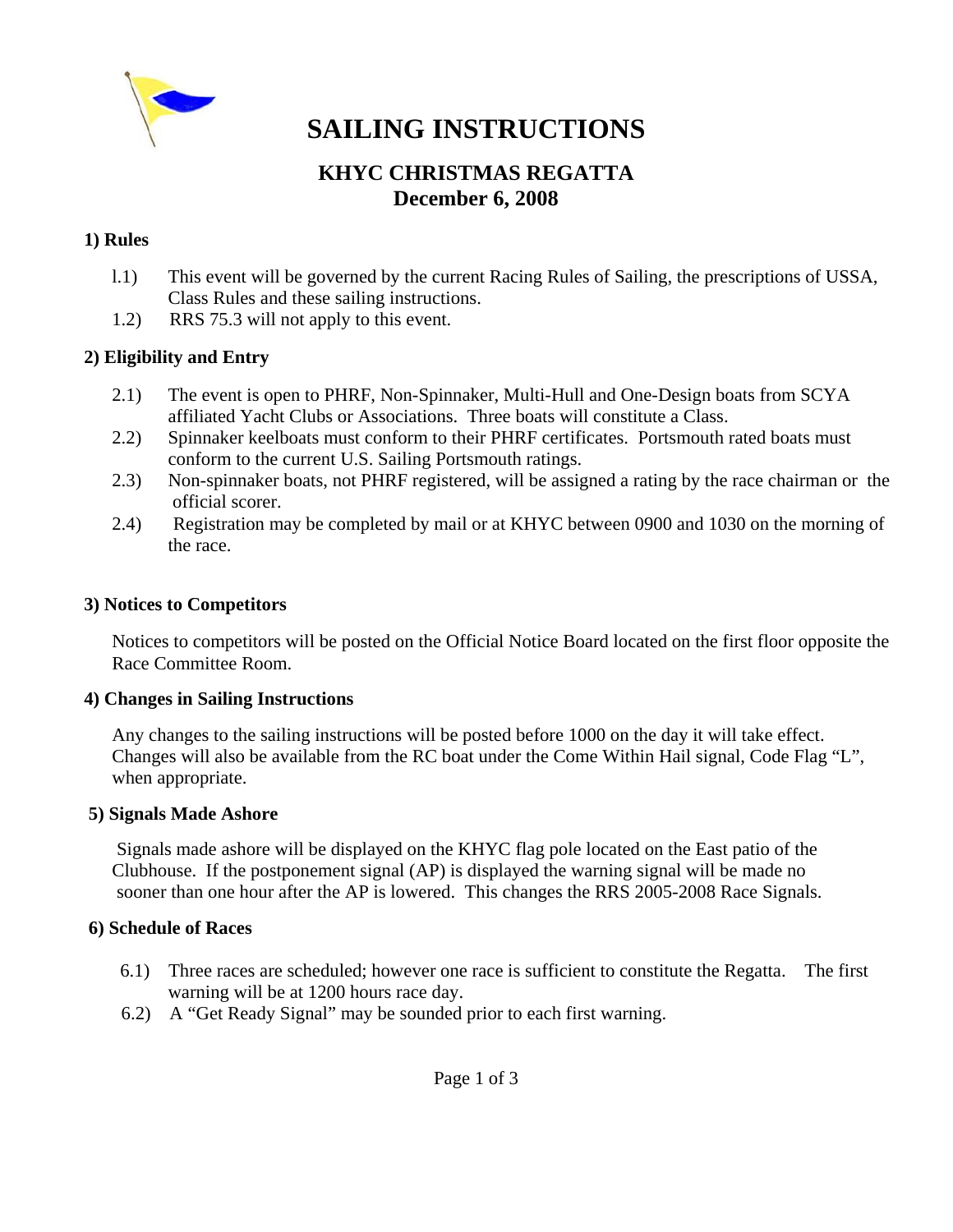# SAILING INSTRUCTIONS

# **CHRISTMAS REGATTA**

#### **7) Signals on the Race Committee Boat**

- 7.1) Starting signals will conform to rule 26 of the 2005-2008 Racing Rules of Sailing (RRS).
- 7.2) Classes will start in the following order for the first race: Classes not formed will be skipped:

| Class      |   |
|------------|---|
|            |   |
| B          | E |
| Non-Spinn  | K |
| $C-20$     | F |
| Portsmouth |   |
| Multi-hull |   |

- 7.3) Course numbers from Attachment A will be signaled by placard at the Warning Signal for each race.
- 7.4) In Races 2 & 3, weather permitting, the order for starting may be different at the discretion of the Race Committee. Example: time permitting, the Cal 20's may be started while the RC is waiting for another class to finish.

#### **8) The Race Course**

- 8.1) The racing area will be in the vicinity of "S" Mark per 2008 KHYC Race Mark Guide.
- 8.2) See Attachment "A" herein for the course.

#### **9) Marks**

 Marks are spar buoys or inflatable replacements in the approximate positions defined on 2008 KHYC Race Mark Guide.

#### **10) The Start**

- 10.1) Races will be started using rule 26 with classes starting at five-minute intervals. The Committee will attempt but *is not obligated* to keep all start & restart times at five-minute clock intervals.
- 10.2) The starting line will be between a staff displaying an orange flag on the committee boat and a staff with an orange flag floating to port from the race committee boat.
- 10.3) **Boats whose preparatory signal has not been made shall keep clear of the starting area and all boats whose preparatory signal has been made.**

#### **11) The Finish**

- 11.1) The finish line will be the same as the start line.
- 11.2) Boats that have finished shall retire from and stay clear of the finish line area while waiting for the next race.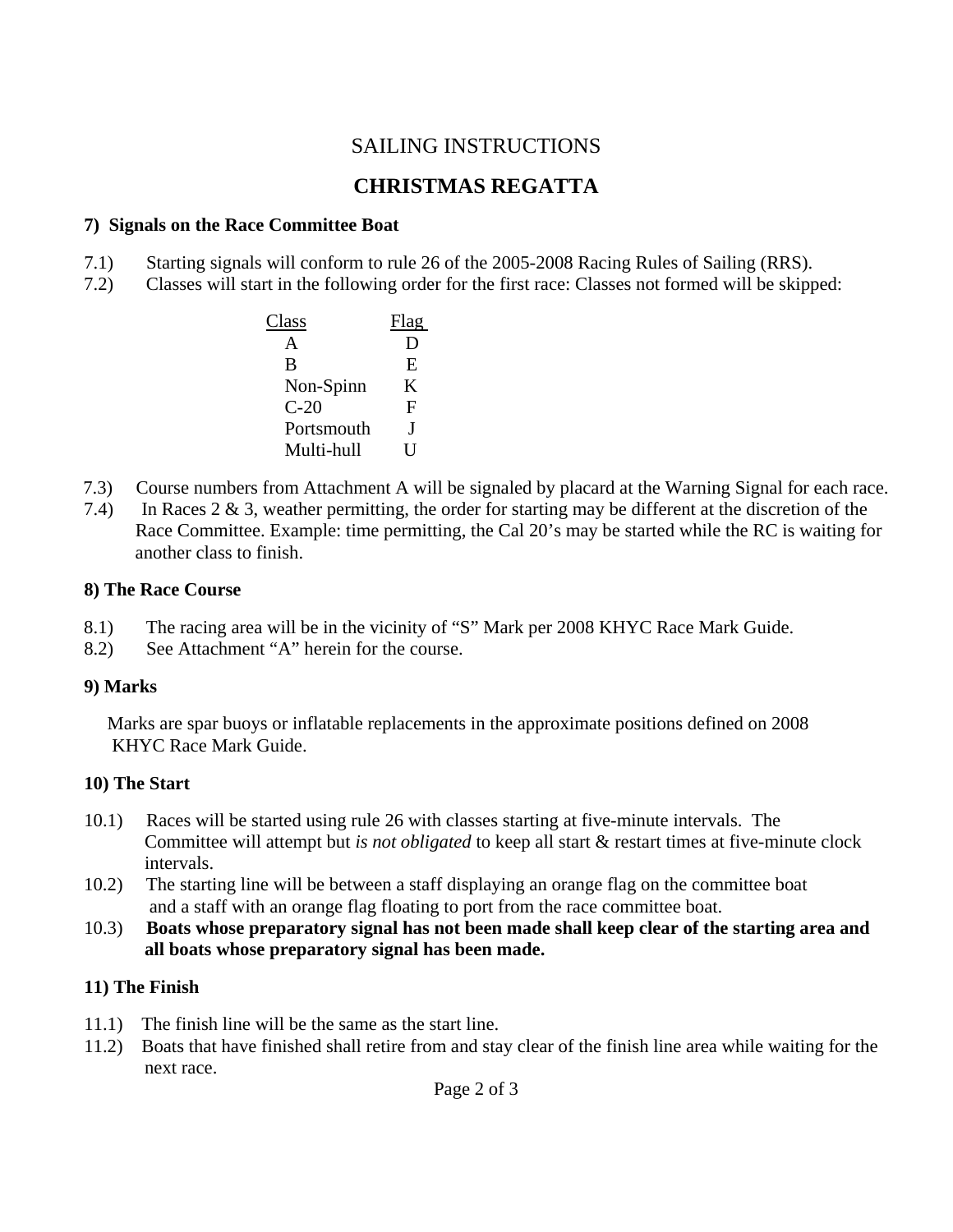# SAILING INSTRUCTIONS

# **CHRISTMAS REGATTA**

### **12) Safety (Category and Crew)**

- 12.1) The race is a PHRF Category 4 event.
- 12.2) All boats must check in with the Race Committee, sailing on a starboard tack prior to the first class warning signal to be classified as a starter.
- 12.3) A boat retiring **must** notify the committee as soon as possible after retiring or before the last boat to finish (whichever is sooner). The RC monitors VHF Ch.78.

# **13) Penalty System**

- 13.1) The 720-degree turn penalty is replaced with a 360-degree turn penalty, to include one tack and one jibe, modifying the Scoring Penalty, rules 44.l & 44.2. Rule 44.3 shall not apply.
- 13.2) Boats that accept and execute the turn's penalty shall sign up to that effect on the form posted on the Official Notice Board after the days' racing and within the protest time limit.

# **14) Time Limit**

- 14.1) Boats failing to start within four minutes after their start signal shall be scored DNS.
- 14.2) Boats failing to finish by 1700 hrs will be scored DNF.

## **15) Protests**

- 15.1) Boats intending to protest must notify the RC boat upon finishing.
- 15.2) Protests shall be written on forms available at the club and delivered to the Race Chairman or PRO within 45 minutes after the race committee boat docks. The Committee will sound one signal and post docking time on the Official Notice Board. Protests will be heard in the order that they are received..
- 15.3) Protests will be heard in the approximate order of receipt as soon as possible.

# **16) Scoring**

- 16.1) The Low Point scoring system of RRS Appendix A.4 will apply.
- 16.2) Buoy ratings apply.
- 16.3) Non-spinnaker, non-gennaker boats will have their PHRF defined offset added for scoring only if they are required by Class size to race with the Class A or B spinnaker boats. The spinnaker offset must be declared at the time of registration.
- 16.4) There are no throw-outs in this regatta.

# **17) Prizes**

 Take home trophies will be awarded Saturday, as soon as possible after the event, on the upper level of the clubhouse. **There will be a special prize for the boat best displaying Christmas spirit.**